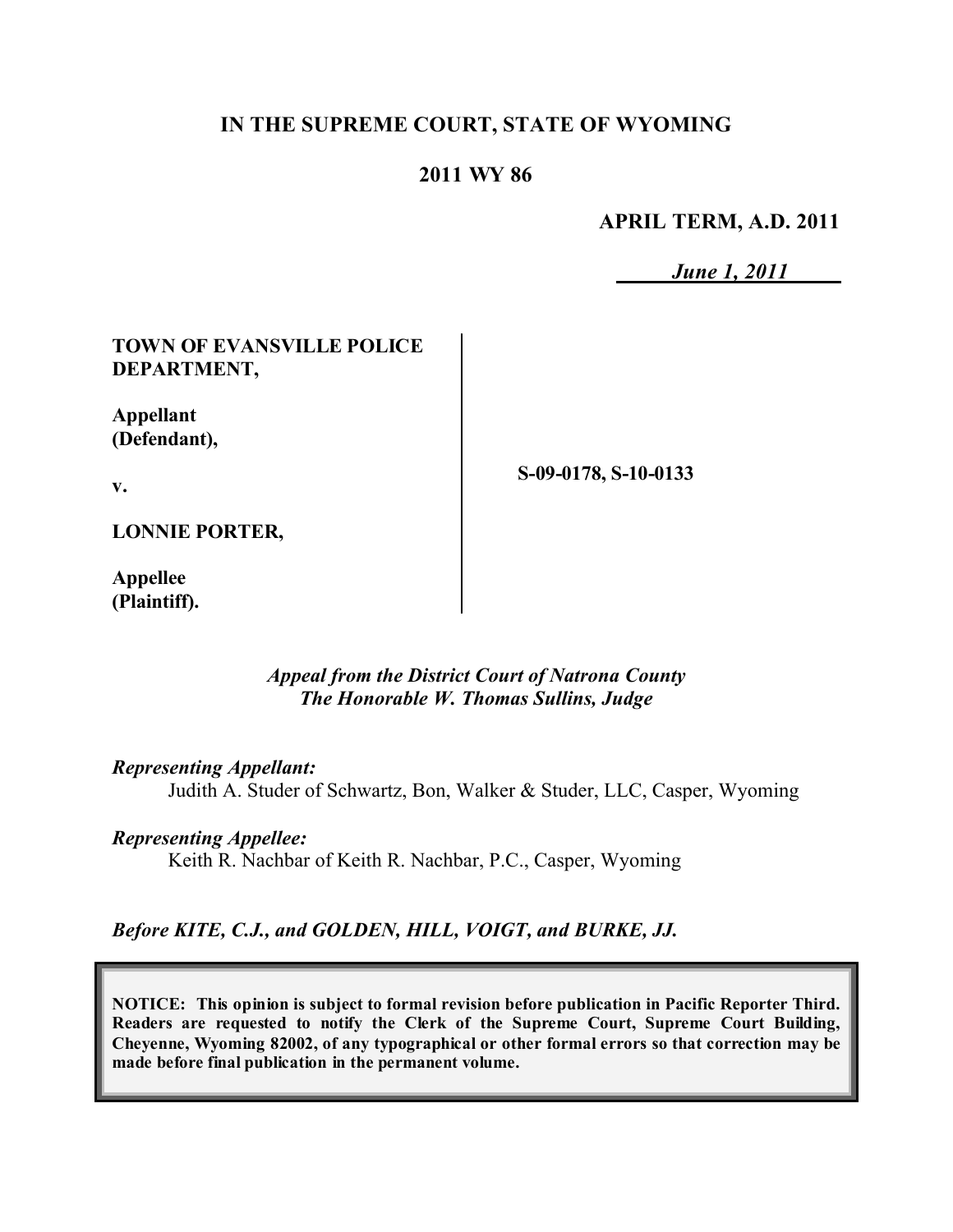## **GOLDEN**, Justice.

[¶1] In these two consolidated appeals, the Town of Evansville Police Department (Department) appeals the district court's order of reversal for agency inaction filed July 23, 2009, in No. S-09-0178 and the district court's order denying motion for relief from an order filed April 15, 2010, in No. S-10-0133. The appeals arise from the Department's effort to terminate the employment of Lonnie Porter (Porter), a police officer in the Department. For the reasons set forth below, we affirm the district court's orders and remand to that court with directions that it issue its order ordering the Department immediately to reinstate Porter to his employment as a police officer in the Department effective February 12, 2008.

### **ISSUES**

## **NO. S-09-0178**

[¶2] The Department states its issue in this appeal to be:

Did the District Court lack subject matter jurisdiction to consider the Petition for Review due to the failure of the Petitioner to file a proper and timely Notice of Appeal?

Porter offers this statement of the issue:

Did Sgt. Lonnie Porter effectively appeal his termination of employment from the Evansville Police Department timely by serving his request for hearing on the mayor and the attorney for the Town and the Police Department?

[¶3] The Department filed a reply brief, but we shall not consider it because it failed to precisely and concisely set forth on the first page those new issues and arguments raised by Porter's brief which are addressed in the reply brief. W.R.A.P. 7.03.

# **NO. S-10-0133**

[¶4] The Department states its issues in this appeal to be:

1. Does Rule 60(b)(4) mandate relief as the district court relied on a void ordinance in its Order?

2. Did the district court's denial of the Rule 60(b) motion constitute an abuse of discretion as the court mistakenly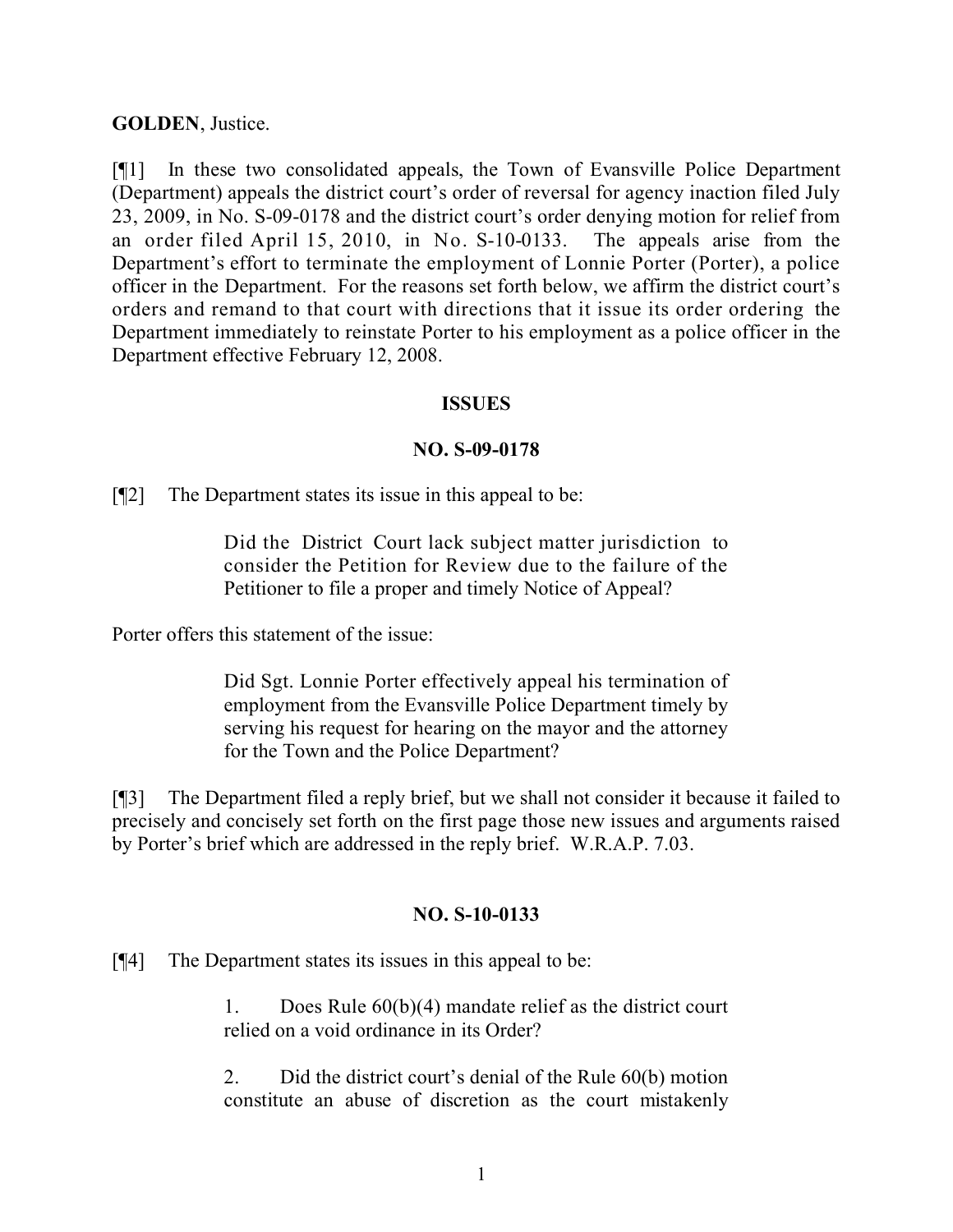utilized law no longer in effect at the time of petitioner's termination, and it would be inequitable to allow the Order to stand?

3. Did the district court properly refuse to consider the Rule 60(b) motion for the procedural reasons stated by the district court?

Porter states the issue to be:

Did the district court below commit an error of law in denying the Town of Evansville's W.R.C.P. Rule 60(b) motion in this administrative appeal?

[¶5] The Department filed a reply brief, but we shall not consider it because it too failed to precisely and concisely set forth on the first page those new issues and arguments raised by Porter's brief which are addressed in the reply brief. W.R.A.P. 7.03.

## **FACTS**

[¶6] Porter had been employed in the law enforcement field for nearly sixteen years. From approximately July 2, 2001, until February 12, 2008, he was employed by the Department. The Department claims that its police chief, Zachery Gentile, hired Porter. In approximately September of 2007, Porter was promoted to the rank of Sergeant, and he then supervised other police officers on his shift. On September 9, 1996, the Town of Evansville in Ordinance No. 9-96 adopted an employee personnel manual entitled "Employee Handbook–Personnel Rules and Regulations" which superseded "all previous publications of this handbook and all other Evansville employment laws, rules, regulations, and other directives where inconsistent." Several provisions of this employee handbook are pertinent to these appeals. First, Section 2.C. of Chapter XII addresses the required pre-termination procedure applicable when the Department is considering terminating an employee for cause:

> Termination. An employee's employment may be terminated by the appointing authority or his designated agent upon recommendation of the employee's department head for an infraction of a severe nature or a repeated infraction following earlier disciplinary action. **Notice of termination shall be in writing, stating the specific details of the infraction(s),** earlier disciplinary action taken for other, similar infraction(s) (if appropriate), **reasons for the termination action, the effective date, and notice of the right to request an informal hearing before the appointing**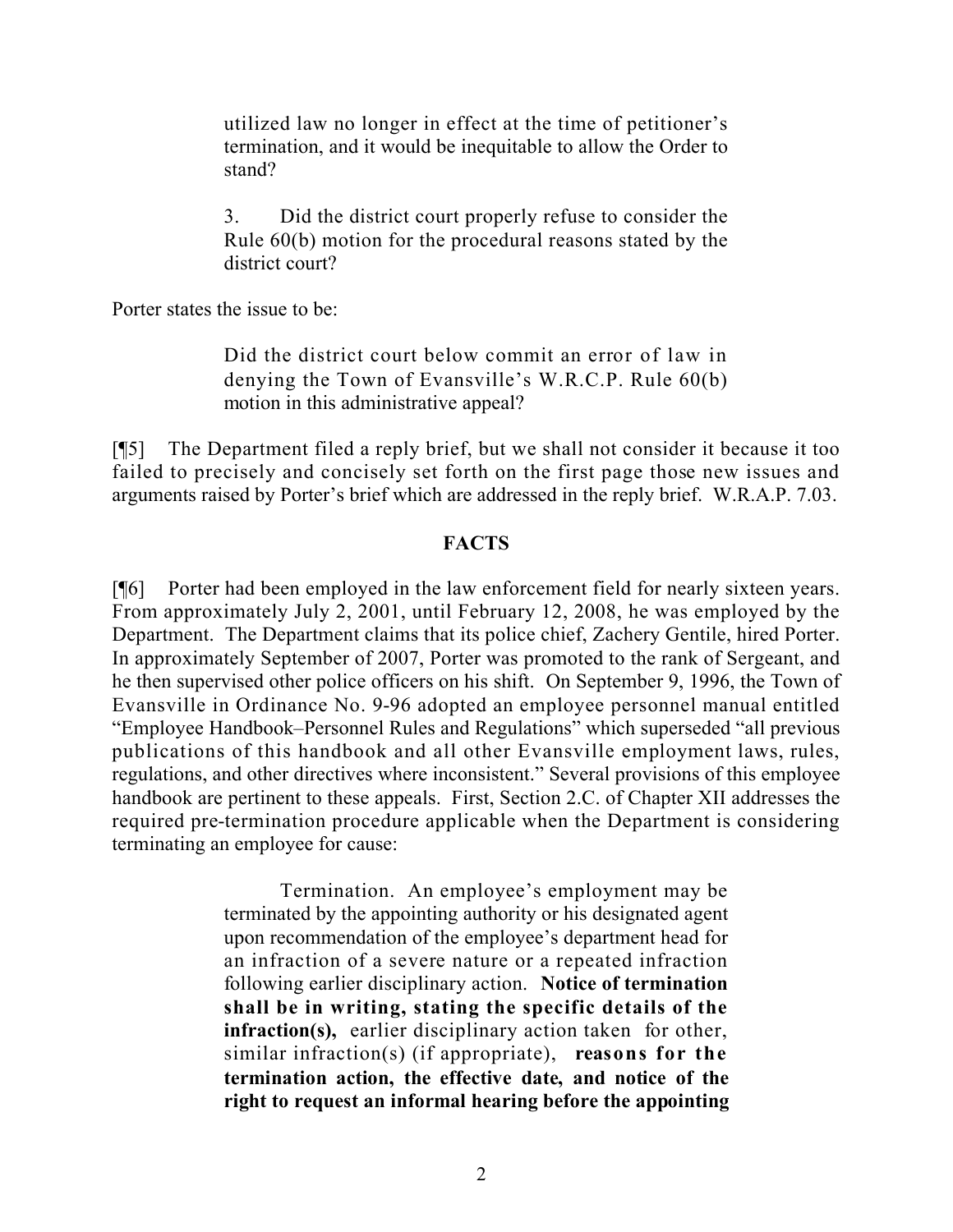**authority prior to the effective date of termination. Prior to termination (except in an emergency when immediate action is required), the employee may request an informal hearing before the appointing authority, which the employee and department head shall attend, for purposes of determining whether there is reasonable cause for termination. A tape recorded record of the informal hearing shall be maintained.** The reasons for termination shall be documented, and a copy given to the employee, who shall initial or sign, and date the documentation to acknowledge receipt only. The documentation shall be included in the employee's permanent personnel file. [Emphasis added.]

[¶7] Second, Section 3 of Chapter XII addresses the required post-termination procedure applicable when a terminated employee appeals his termination:

Section 3: Appeal Procedures.

Permanent full time and part time employees of the Town shall have the right to appeal . . . termination actions. **Notice of the appeal must be submitted to the appointing authority** within ten (10) calendar days of the effective date of the . . . dismissal action. [Emphasis added.]

Section 3, as part of Ordinance No. 9-96, which was adopted on September 9, 1996, had replaced Article 23 of Chapter 2 of the Town's ordinances which in § 2-23-4(c) had entitled an employee dismissed for cause to "a hearing before the Governing Body within 30 days after the discharge by requesting the same, in writing, within 10 days of the date of discharge."

[¶8] On February 7, 2008, Police Chief Gentile called Porter into his office and questioned him about certain allegations made against him by two rookie officers. Also at this meeting were Lieutenant Thomas Laughrey of the Department and Porter's attorney. Before this meeting, Police Chief Gentile had not delivered to Porter any written notice of termination. The Police Chief did not tape record this meeting. Porter claims that at this meeting the Police Chief did not mention anything about terminating Porter's employment. On February 12, 2008, Police Chief Gentile again called Porter into his office and handed him a four-page letter of termination which stated, among other things, that Porter's termination was effective that date and that he could appeal that decision.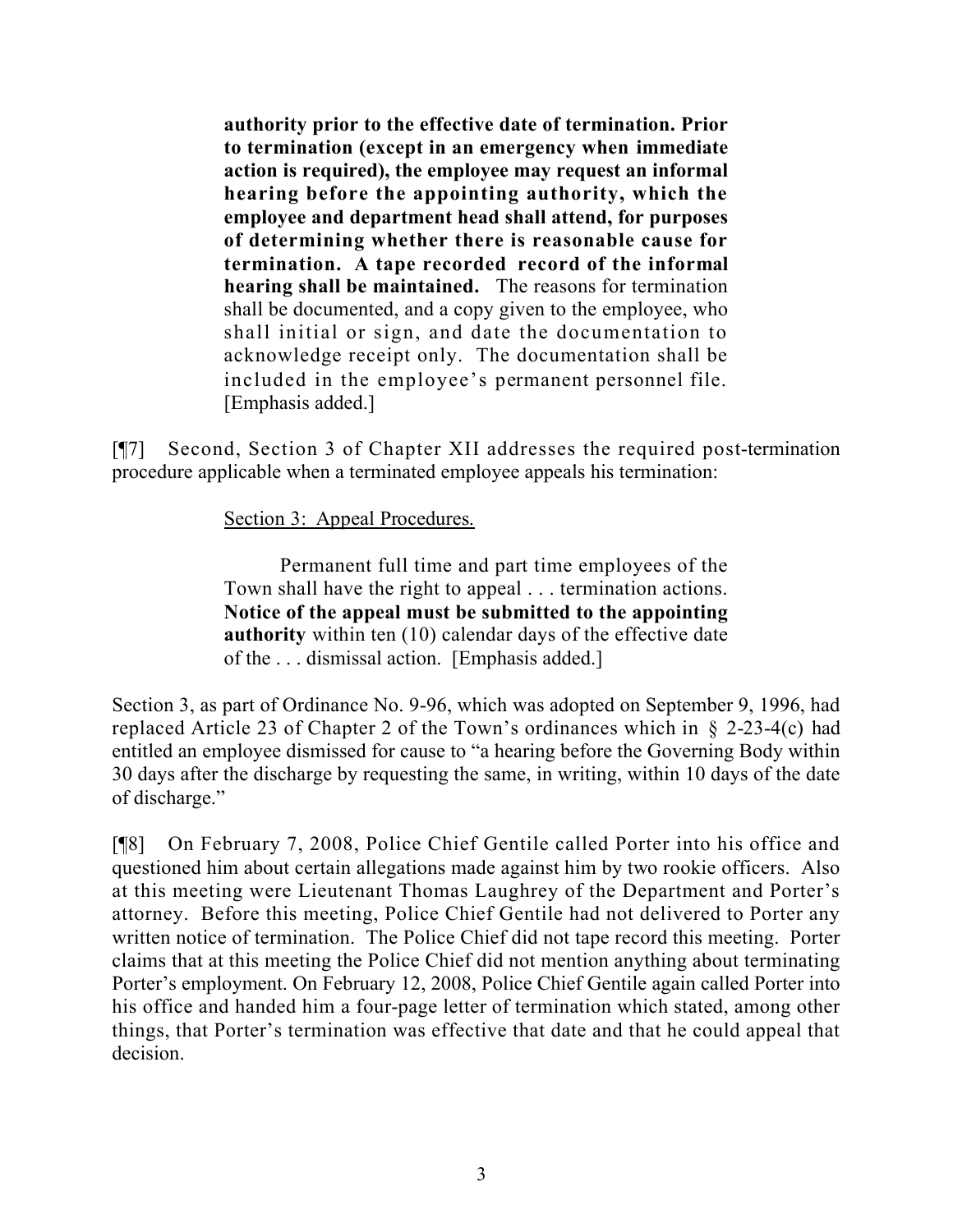[¶9] By letter dated February 20, 2008, Porter's attorney and the Town's attorney agreed that Porter had a ten-day extension of the time to file a notice of appeal of Porter's termination. By letter dated February 27, 2008, addressed to the Town's mayor, with a copy to the Town's attorney, Porter's attorney gave notice of Porter's appeal of his termination. Over the following months, the Town's attorney and Porter's attorney discussed engaging and then agreed to engage a hearing examiner for purposes of Porter's post-termination appeal hearing. Sometime that summer, the attorneys engaged a hearing examiner who then held a scheduling conference with both attorneys at which deadlines were established, a motion hearing was set for September 12, 2008, and a hearing was set for October 6, 2008. On August 15, 2008, Porter submitted his disclosure statement listing witnesses and exhibits and his motion to dismiss or for summary judgment supported by his affidavit and a memorandum of law. Among other points, Porter's motion asserted that the Department had violated the provisions of the employee handbook governing the pre-termination procedures applicable to a termination for cause. The Department did not submit a disclosure statement or a response to Porter's motion to dismiss or for summary judgment. However, by letter dated August 20, 2008, the Town's attorney informed Porter's attorney that he had "concluded the Mayor and Council do not have jurisdiction to hear and consider Mr. Porter's attempted appeal." The Town's attorney stated that the employee handbook required Porter's notice of appeal to be served on the appointing authority who, by implication, was Police Chief Gentile who had hired Porter, and not the Town's mayor. He stated because Porter's notice of appeal had been served on the mayor, and not the police chief, that notice of appeal was defective, the appeal did not exist, and the time for appeal had run. He concluded that he had "advised the Mayor that in my opinion the appeal was not perfected, and therefore the Town does not have jurisdiction to hear or consider an appeal from Mr. Porter." The Town attorney's *ipse dixit*<sup>1</sup> aside, neither the mayor nor the Town's governing body notified Porter that they deemed Porter's notice of appeal to be defective and they did not have jurisdiction. They issued no formal decision on the matter.

[¶10] On September 11, 2008, Porter filed his "Petition for Review of Administrative Decision" with the district court. In his petition, Porter stated that he sought judicial review of agency inaction, or the denial of required action, in the failure to afford him administrative hearings on his termination from employment pursuant to the administrative rules adopted by the Town of Evansville. He identified the specific issues of law for review to be:

> 1. Did the Town of Evansville Police Department violate its own administrative rules when Petitioner was terminated and was denied his right to pre- and post-termination hearings?

<sup>&</sup>lt;sup>1</sup> "Something asserted but not proved." Black's Law Dictionary 905 (9<sup>th</sup> ed. 2009).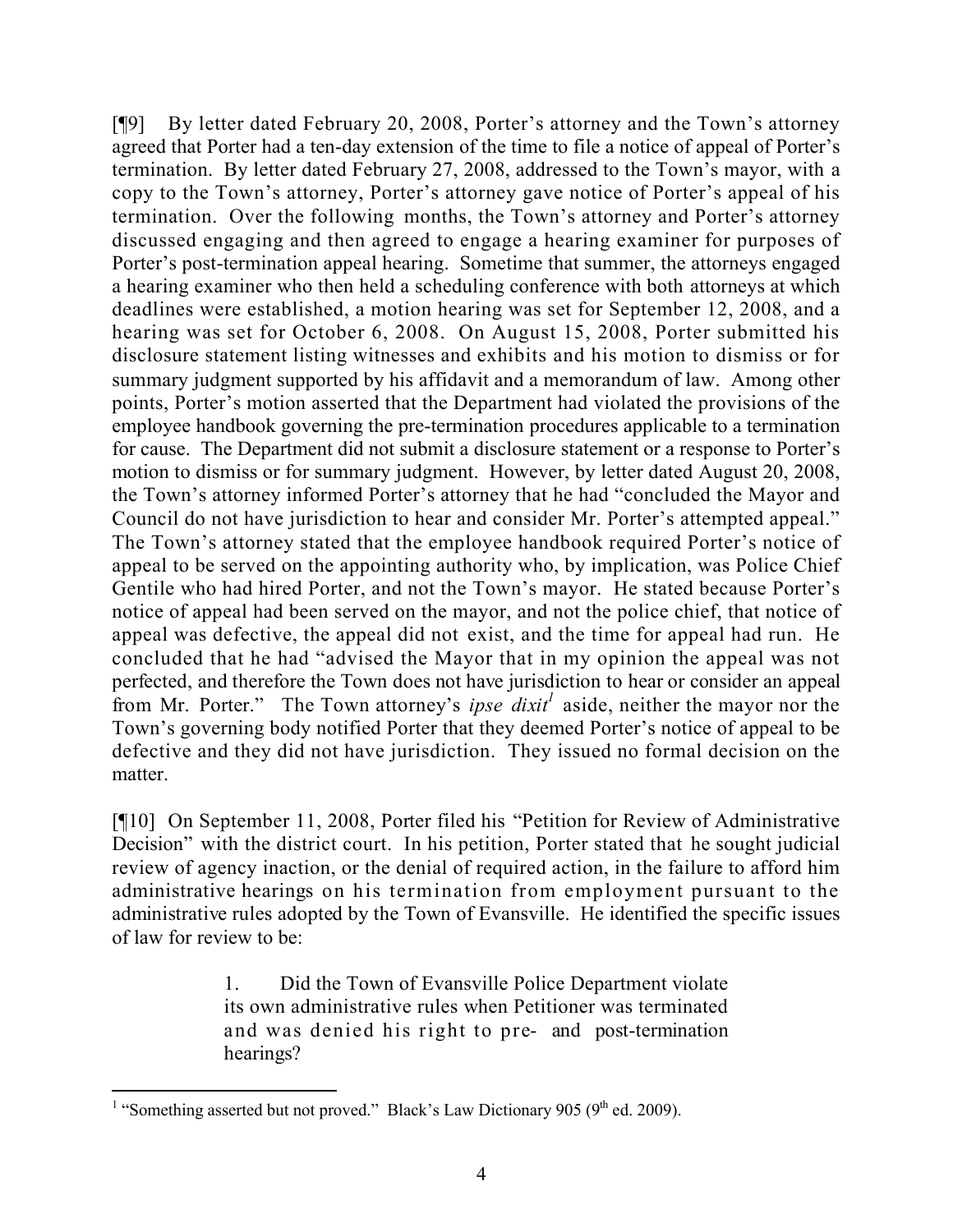2. Have the Petitioner's termination hearings been unlawfully withheld or unreasonably delayed, or is the Town's refusal to grant any termination hearings arbitrary, capricious, an abuse of discretion, in excess of statutory jurisdiction, authority or limitations, unsupported by substantial evidence, or otherwise not in accordance with law?

[¶11] The Department filed a reply to Porter's petition for review. The district court entered its order establishing a briefing schedule, and the parties filed their briefs. On July 23, 2009, the district court issued its "Decision Letter":

> Enclosed you will find a certified copy of the Order of Reversal for Agency Inaction entered in the referenced case. As you can see, the Order finds that pursuant to the Town of Evansville's Employee Handbook and Chapter 2 of the Ordinances of the Town of Evansville, the Petitioner is entitled to an informal hearing and a post-termination hearing in connection with the termination of his employment with the Town of Evansville Police Department, that the failure and refusal of the Town of Evansville Police Department and Town of Evansville to follow the required procedures in providing for such hearings constitutes agency inaction subject to reversal, and that the matter must be remanded for the required hearings to be held.

#### **Issues**

The issues presented for review by Petitioner Lonnie Porter are stated as follows:

Issue #1

Was Lonnie Porter entitled to notice of the right to request an informal hearing before the appointing authority prior to the effective date of his termination, a pre-termination hearing, and a tape recorded record of the pre-termination hearing, as required by the administrative rules and Ordinances of the Town of Evansville, Wyoming law, and the U.S. Constitution?

Issue #2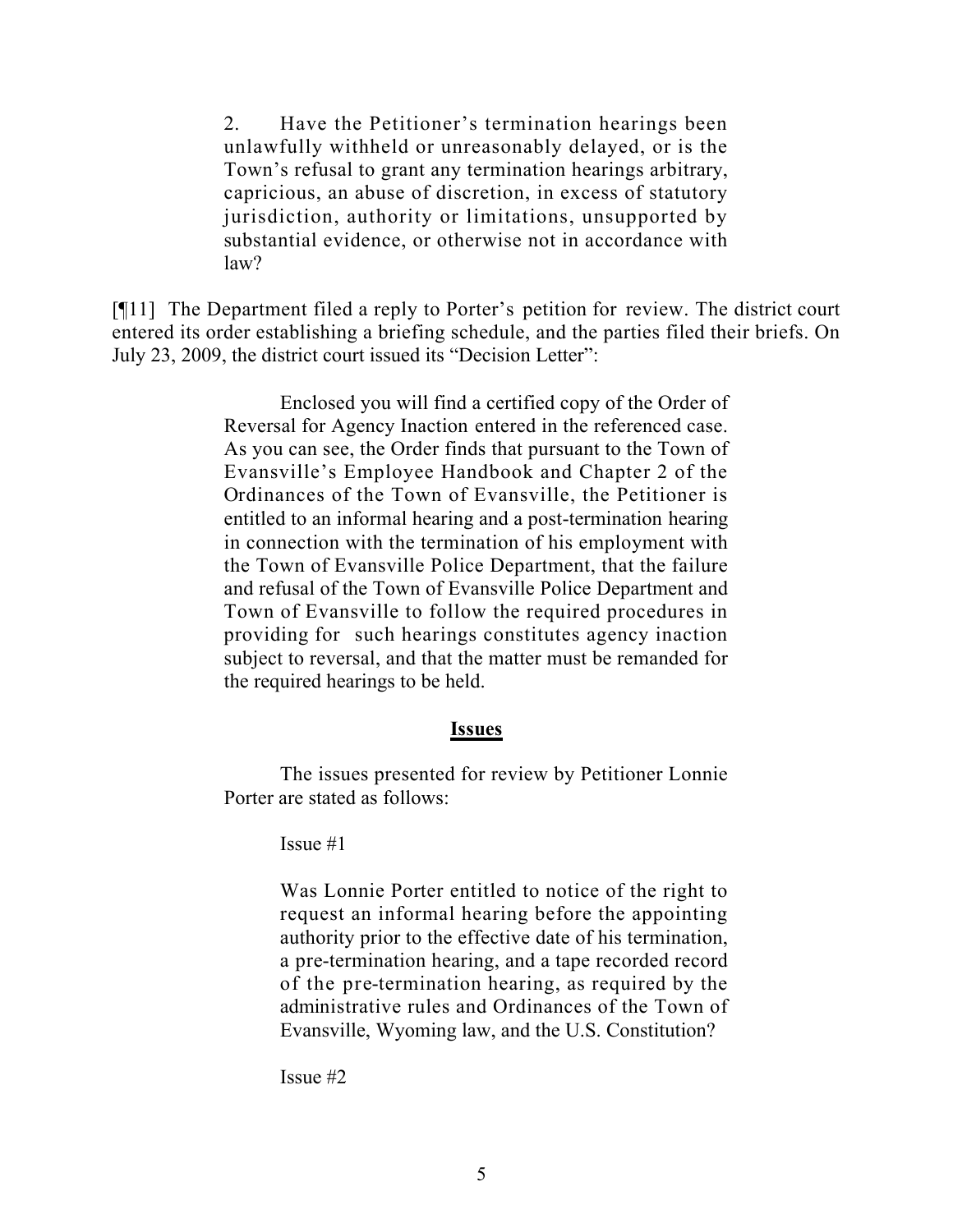Was Lonnie Porter entitled to a post-termination hearing in front of the Evansville Town Council or a hearing examiner to determine whether the termination should be upheld as required by the administrative rules and Ordinances of the Town of Evansville, Wyoming law, and the U.S. Constitution?

Respondent Town of Evansville Police Department delineates the issues somewhat differently, and states them to be:

> ISSUE ONE – Was a final or appealable judgment or order entered by the Town of Evansville from which an appeal could be taken to the District Court by a petition for review?

> ISSUE TWO – Was a Notice of Appeal properly served on the Appointing Authority, thereby entitling Mr. Porter to a review hearing before the Governing Body of the Town of Evansville?

> ISSUE THREE – Are there proceedings or issues of fact, or a decision, made by the Town of Evansville, from which an appeal can be taken to the District Court by a petition for review.

#### **Facts and Procedural Background**

Petitioner Lonnie Porter (hereinafter "Mr. Porter") was a police officer for a total of twenty-six (26) years, and worked for the Police Department of the Town of Evansville for seven (7) years. He held the rank of Sergeant and supervised other officers. Mr. Porter asserts that he was the most experienced officer in the Department, that he supervised and trained other officers, and that he handled the Department's only police dog.

Two of Mr. Porter's fellow officers accused him of wrongdoing on the job. As a result, on February 7, 2008, a meeting was held at which the Chief of Police conversed with Mr. Porter concerning the allegations. Present at the meeting were the Chief of Police, a Lieutenant with the Police Department, Mr. Porter, and Mr. Porter's attorney. There is no recording of the meeting, but it is agreed that the parties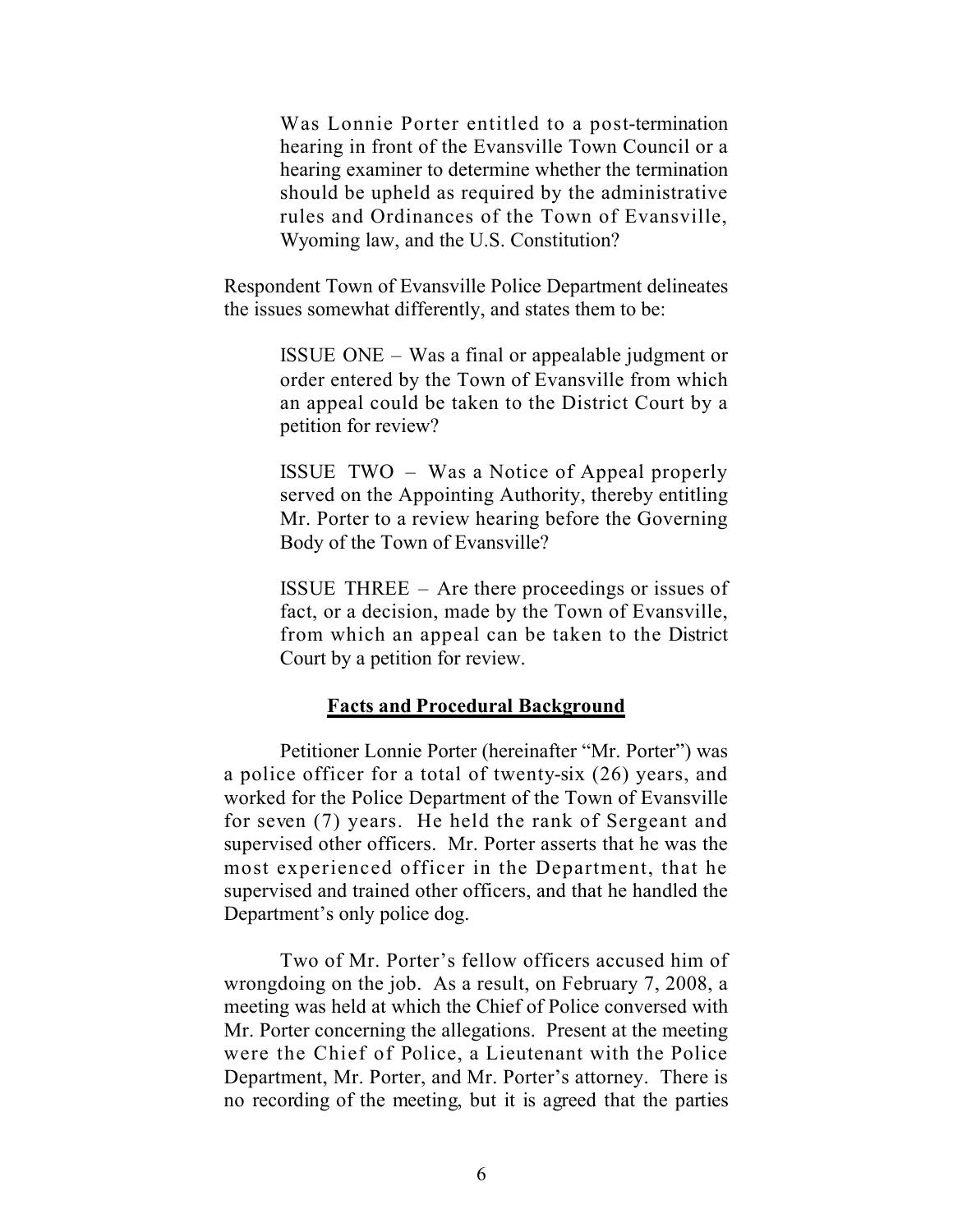discussed reports that included that Mr. Porter had slept during his entire shift on December 25, 2007, and that he allowed a training officer to conduct solo traffic stops. Also, the parties agree that at the meeting Mr. Porter denied any wrongdoing, but did admit to sleeping on his lunch break (which he asserts was permissible) and to allowing a training officer to perform solo traffic stops because the trainee was fully trained and qualified to do so.

On February 12, 2007, Mr. Porter was terminated from his employment. On that date, he was presented with a letter outlining the reasons for his termination. The letter includes the following advisement:

> Effective this date your services as a sworn peace officer for the Town of Evansville is hereby terminated. This decision is based on recent violations of Departmental Policies and Procedures, to include officer safety issues, conduct unbecoming an officer with possible criminal implications and dereliction of duty. Additionally prior past discipline and performance were considered in this decision. Your recent actions do not portray those of an individual with your tenure as a law enforcement officer.

The letter also referenced the Town of Evansville's rules and regulations in explaining that the termination was a discharge "for cause," and it contained the following statement advising Mr. Porter of his right to appeal the decision:

> In accordance with the Town of Evansville Employee Handbook, you have the right to an appeal in matters of suspension without pay and or termination actions. It is your responsibility to follow the appropriate procedures set forth in Section 3: Appeal Procedures of the Town of Evansville Handbook.

After a number of communications between legal counsel for the parties, Mr. Porter submitted a Notice of Appeal to the Mayor and to the attorney for the Town of Evansville. The Notice of Appeal requested a posttermination hearing as provided in the Employee Handbook. The Notice of Appeal was dated February 27, 2009, and sent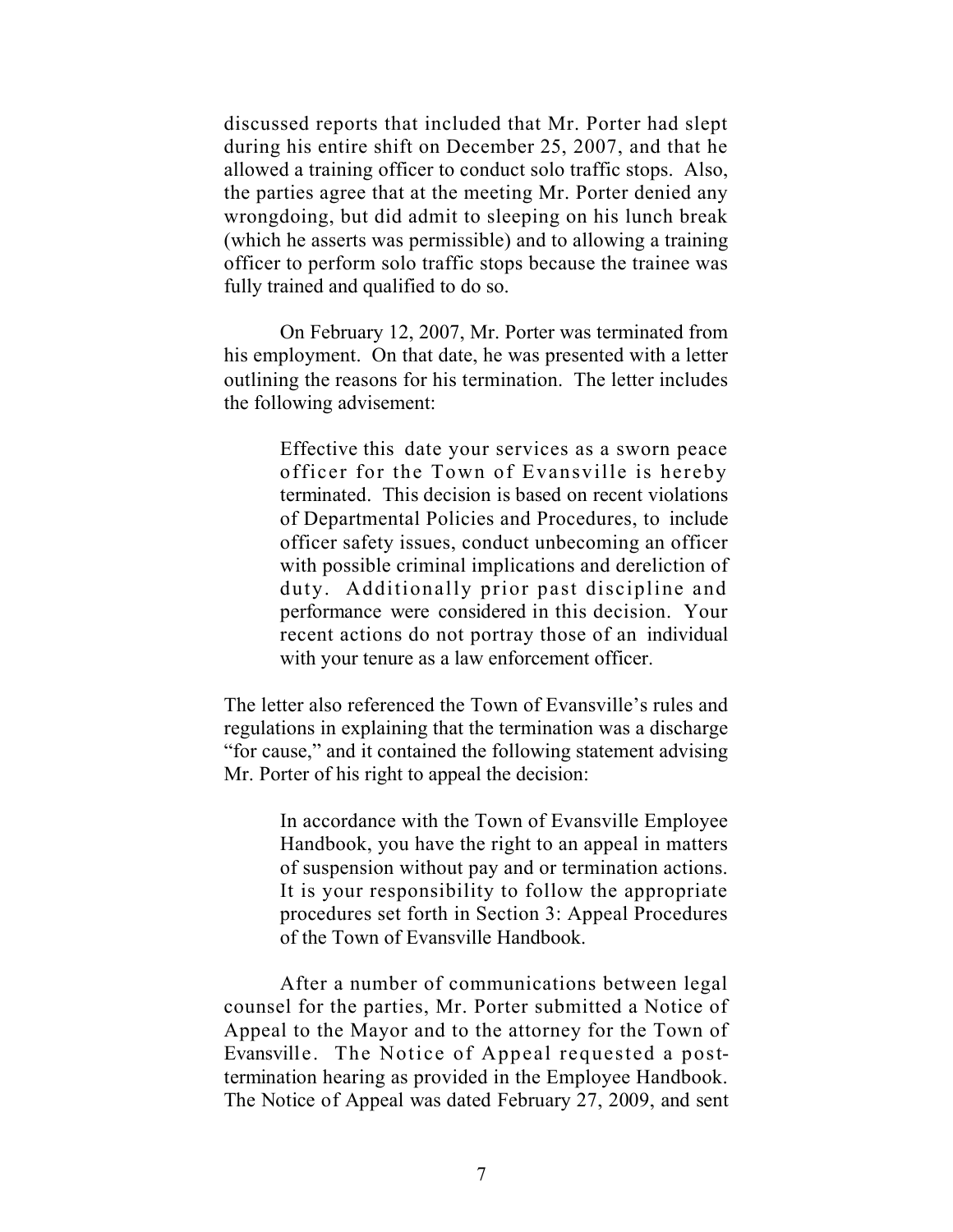certified mail to Mayor Phil Hinds of the Town of Evansville, and copied to the attorney for the Town of Evansville. The Notice of Appeal included the information required under Section 3 of the Employee Handbook of the Town of Evansville. Anticipating that the Town of Evansville was in agreement with the holding of a post-termination hearing, Mr. Porter's attorney submitted a disclosure statement and other filings in advance of any hearing to be held. However, legal counsel for the Town of Evansville advised that the hearing would not be held because it was determined that "the Mayor and Council do not have jurisdiction to hear and consider Mr. Porter's attempted appeal." A letter from the lawyer for the Town of Evansville dated August 20, 2008, contained the following advisements:

> You have raised the issue of a requested informal hearing before the appointing authority prior to termination. Mr. Porter made the request, was granted the request, and retained you as his attorney to attend the informal hearing, before Chief Gentile, held on February 7, 2008. Mr. Porter was then terminated on February 12, 2008, after the informal hearing and due consideration of all the circumstances by Chief Gentile.

> > \* \* \*

The Town of Evansville Employee Handbook requires the notice of appeal to be served on the appointing authority. The appointing authority can be an elected official or department head, by definition. As the title implies, the appointing authority is the person appointing or hiring the individual, which is the employee. Mr. Porter was hired/appointed by Chief of Police Gentile, not Mayor Hinds. Mayor Hinds was not the Mayor when Mr. Porter was hired. Mayor Hinds could not have been the appointing authority. Mr. Porter knew this.

As you know, the law concerning filing appeals is absolutely clear: if the notice of appeal is defective, such as timeliness or service, there [is] not an appeal, the appeal does not exist. Time has run in this matter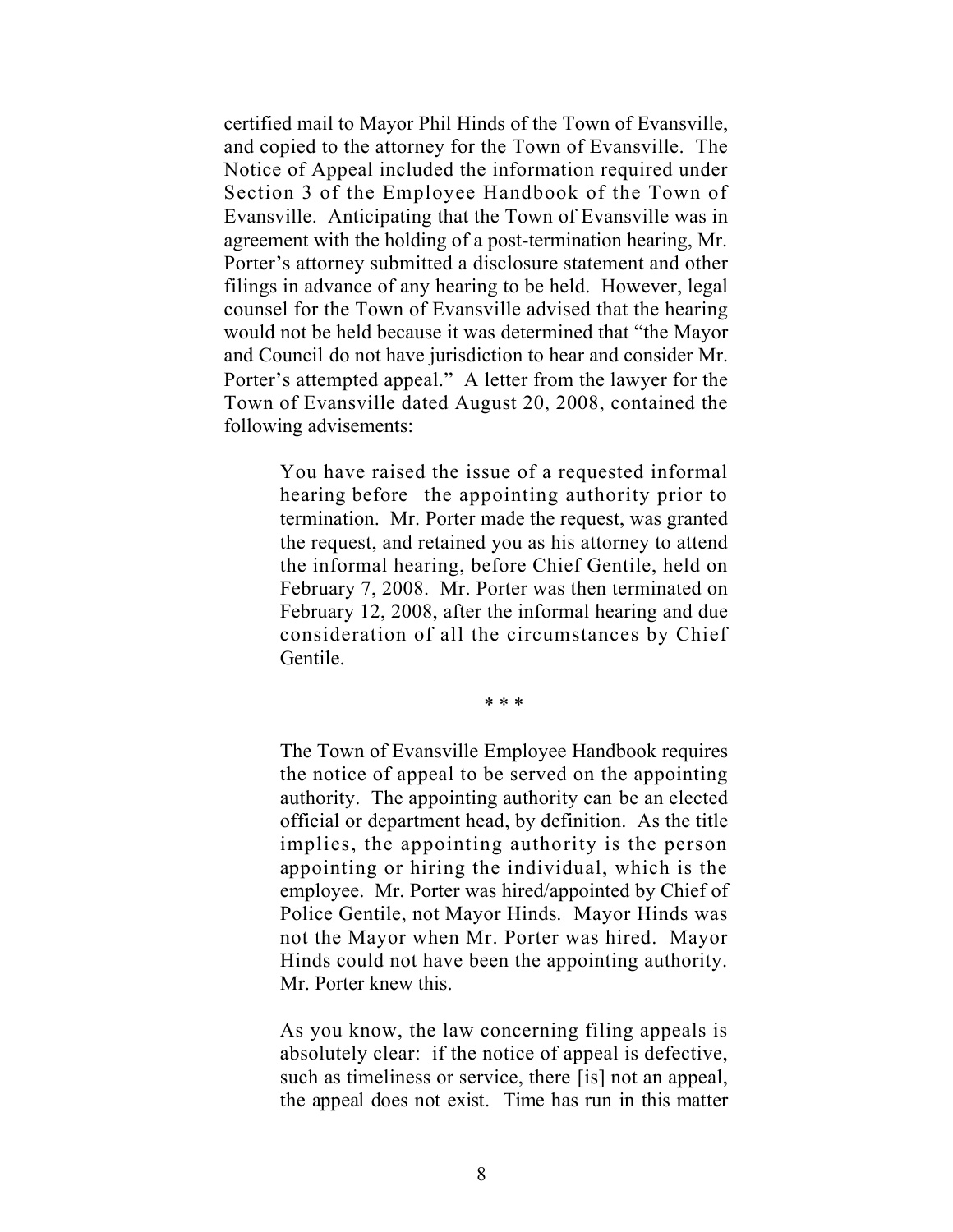to appeal. I have advised the Mayor that in my opinion the appeal was not perfected, and therefore the Town does not have jurisdiction to hear or consider an appeal from Mr. Porter.

It is from those determinations that the requested review in this action was timely brought.

#### **Standard of Review**

The issues presented by the parties for review in this case are questions of law to be reviewed *de novo.* An agency's conclusions of law are to be affirmed if they are in accordance with the law. *Dale v. S & S Builders, LLC*, 2008 WY 84, ¶ 26, 188 P.3d 554, 562 (Wyo. 2008). A reviewing court does not defer to the agency's determination on issues of law; instead, it must correct any error made by the agency in either interpreting or applying the law. *Three Sons LLC v. Wyoming Occupational Health and Safety Commission*, 2007 WY 93, ¶ 11, 160 P.3d 58, 63 (Wyo. 2007).

#### **Discussion**

At the outset, this judge has struggled with the approach to be undertaken in making the requested review of this matter. Most commonly, there is an agency order setting forth the decision or ruling to be reviewed. Pursuant to Rule 12.06(e) of the Wyoming Rules of Appellate Procedure, a copy of the agency decision is to be attached as an appendix to the petition for review of an administrative decision. While the record does contain items of correspondence from the legal counsel for the Town of Evansville, there is no actual written order or decision identified for review as contemplated by the Wyoming Administrative Procedure Act and the Wyoming Rules of Appellate Procedure.

The above-stated concern is alleviated in the case at hand by the provisions of Wyo. Stat. Ann. § 16-3-114(a) and Rule 12.01 of the Wyoming Rules of Appellate Procedure which expressly authorize judicial review of agency inaction. *Painter v. Spurrier*, 969 P.2d 548, 549 (Wyo. 1998). Wyoming case law holds that after a reasonable period of time, agency inaction is deemed a denial of a request, so as to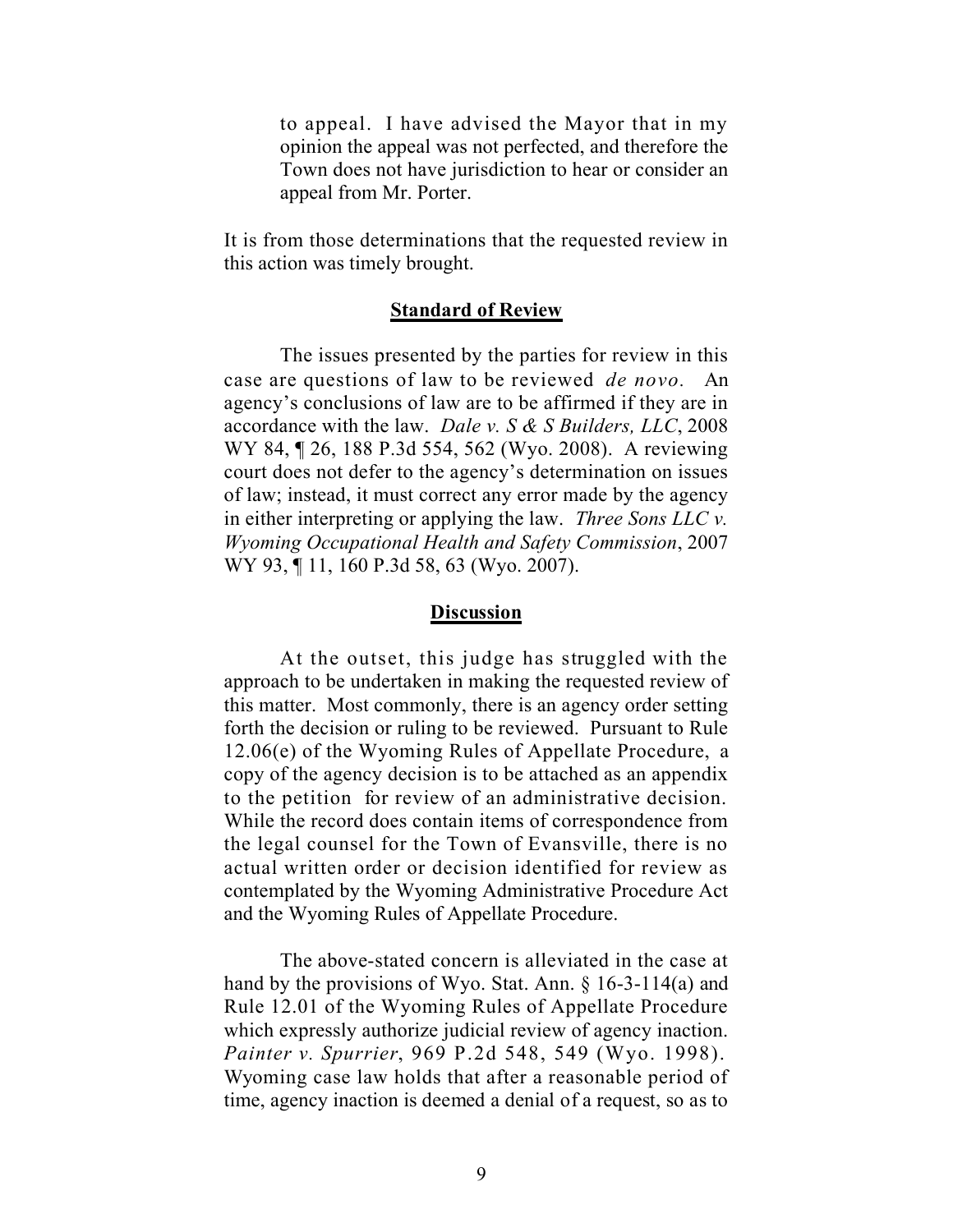authorize judicial review of agency inaction under the Administrative Procedure Act. *Whiteman v. Wyoming Workers' Safety and Compensation Division*, 984 P.2d 1079, 1082 (Wyo. 1999). That legal principle has application to the matter hereunder review where we have agency inaction in the form of the denial of a request for a hearing or hearings. *Harris v. Schuetz*, 948 P.2d 90[7], 908 (Wyo. 1997).

Additionally, there is a threshold question of the enforceability of the provisions of the Town of Evansville Employee Handbook urged to be the basis of one of the claims of agency inaction in this matter. The definition found at Wyo. Stat. Ann. § 16-3-101(b)(i) supports the Petitioner's position that the Town of Evansville Police Department is an administrative agency. Further, it is legally established that an administrative agency is without authority to deviate from its adopted personnel rules. *Antelope Valley Improvement v. State Board of Equalization for the State of Wyoming*, 992 P.2d 563, 566 (Wyo. 1999). Administrative rules and regulations have the force and effect of law, and agencies are, therefore, required to comply with their administrative rules. *Goedert ex rel. Wolfe v. State ex rel. Wyoming Workers' Safety and Compensation Division*, 991 P.2d 1225, 1227 (Wyo. 1999) (citing *M B v. Laramie County Department of Family Services in the Interest of L B*, 933 P.2d 1126, 1130 (Wyo. 1997), and *Fullmer v. Wyoming Employment Security Commission*, 858 P.2d 1122, 1123-24 (Wyo. 1993)).

Mr. Porter urges in this appeal that the applicable rules, regulations, and ordinances require both a pertermination hearing and post-termination hearing in connection with the termination of his employment with the Town of Evansville Police Department. He contends that he was given neither.

With respect to the requirement for what is referenced as a "pre-termination hearing," the personnel regulations found at Chapter XII, Section 2.C of the Employee Handbook require:

> Termination. An employee's employment may be terminated by the appointing authority or his designated agent upon recommendation of the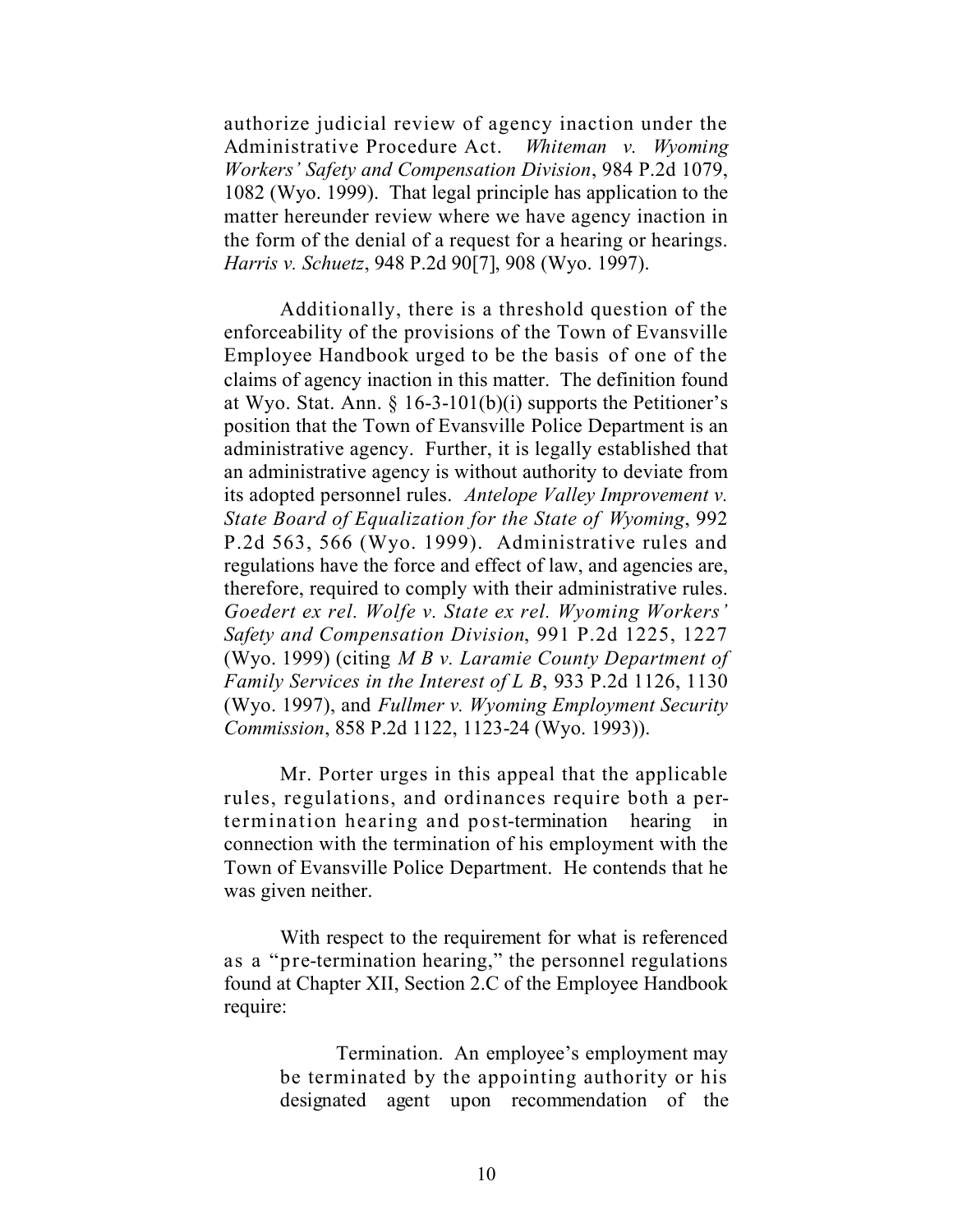employee's department head for an infraction of a severe nature or a repeated infraction following earlier disciplinary action. Notice of termination shall be in writing, stating the specific details of the infraction(s), earlier disciplinary action taken for other, similar infraction(s) (if appropriate), reasons for the termination action, the effective date, **and notice of the right to request an informal hearing before the appointing authority prior to the effective date of termination. Prior to termination (except in an emergency when immediate action is required), the employee may request an informal hearing before the appointing authority, which the employee and department head shall attend, for purposes of determining whether there is reasonable cause for termination. A tape recorded record of the informal hearing shall be maintained.** The reasons for termination shall be documented, and a copy given to the employee, who shall initial or sign, and date the documentation to acknowledge receipt only. The documentation shall be included in the employee's permanent personnel file. (Emphasis added).

The express provisions of the Employee Handbook require that there be (a) notice of termination in writing, (b) notice of the right to request an informal hearing before the appointing authority prior to the effective date of termination, (c) if requested, an informal hearing to be attended by the employee and department head for a determination whether there is reasonable cause of termination, (d) a tape recorded record of the informal hearing, and (e) documentation of the reasons for termination.

While it may be urged that the February 7, 2008 meeting attended by the Chief of Police, a Lieutenant with the Police Department, Mr. Porter, and Mr. Porter's attorney, was an informal hearing pursuant to Chapter XII, Section 2.C of the Employee Handbook, there was a lack of compliance with several of the above-noted requirements. There was no advance written notice of termination, no notice of the right to request an informal hearing before the effective date of termination, and no tape recorded record as required under the regulations. As a result, it is necessary to conclude that an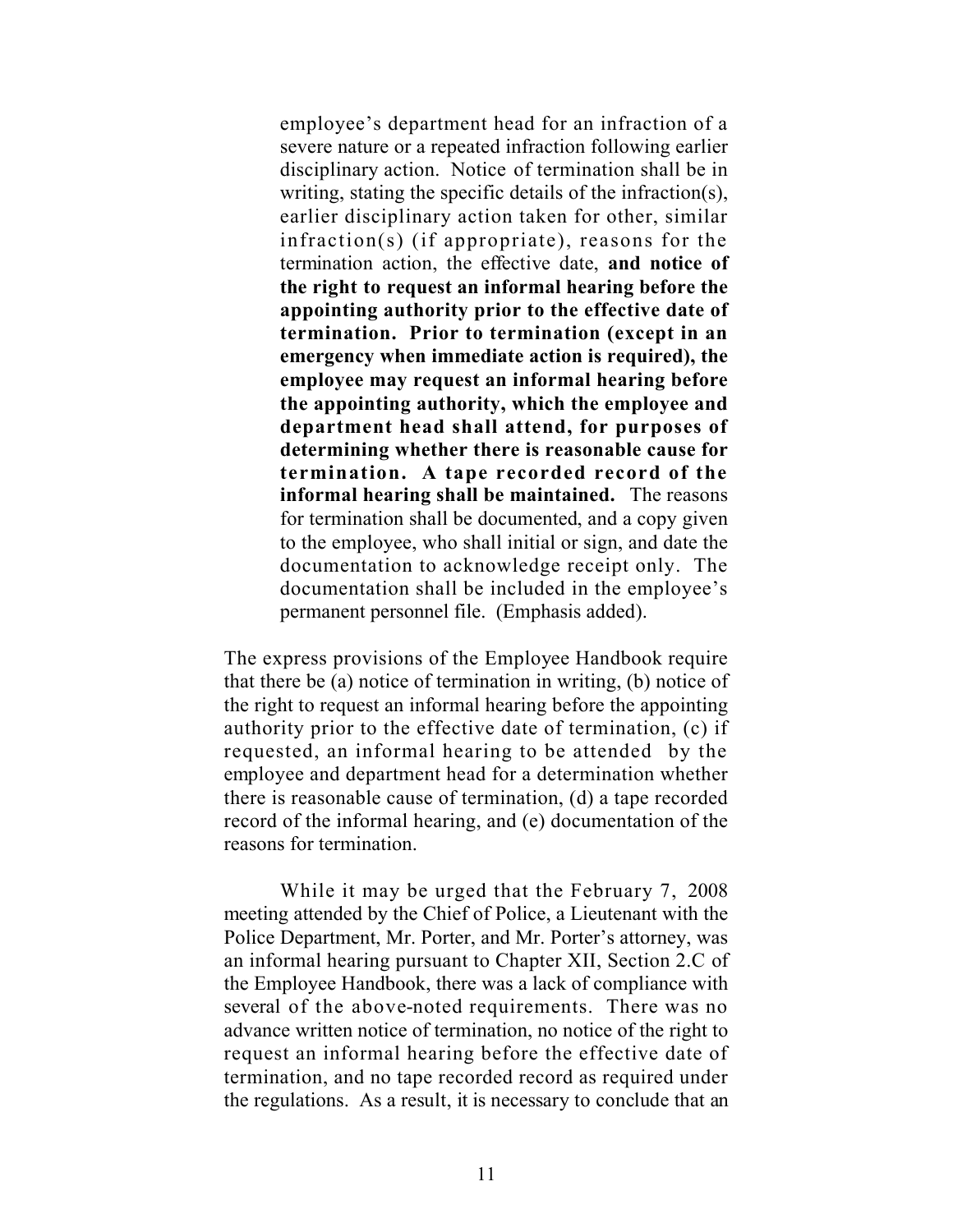informal hearing was not held in accord with the Town of Evansville's adopted procedural requirements. When a procedural rule bears on an individual right, "the rule is binding on the agency and may not be violated or ignored because the rule is not a mere internal housekeeping arrangement." *Cook v. Zoning Board of Adjustment for the City of Laramie*, 776 P.2d 181, 188 (Wyo. 1998 [1989]) (Golden, J., concurring in part and dissenting in part) (citing *Brookhaven Housing Coalition v. Kunzig*, 341 F.Supp. 1026, 1027 (E.D.N.Y. 1972)).

Further, it is evident that a post-termination hearing before the governing body of the Town of Evansville was not held in this matter pursuant to the Town of Evansville's ordinances. Chapter 2 of the Ordinances of the Town of Evansville, at Article 23, requires the following regarding the discharge of an employee for cause:

> (b) If a Town employee is discharged for incompetency, neglect of duty, or other good cause, the department head shall deliver to the employee a written notice of discharge. Said notice shall contain:

(i) written reasons for discharge; and

(ii) a notice that the employee has 10 days from the date of said discharge to request a hearing before the governing body.

**(c) Every employee who has been discharged for incompetency, neglect of duty, or other good cause shall be entitled to a hearing before the Governing Body within 30 days after the discharge by requesting the same, in writing, within 10 days of the date of the discharge.** (Emphasis added).

Since the February 12, 2007 letter to Mr. Porter stated that he was being discharged for cause, the quoted Ordinance has application to his termination. As a result, Mr. Porter was entitled to a hearing before the governing body within thirty (30) days after his discharge by requesting the same in writing within ten (10) days of that date. While there are legitimate questions raised concerning the timeliness and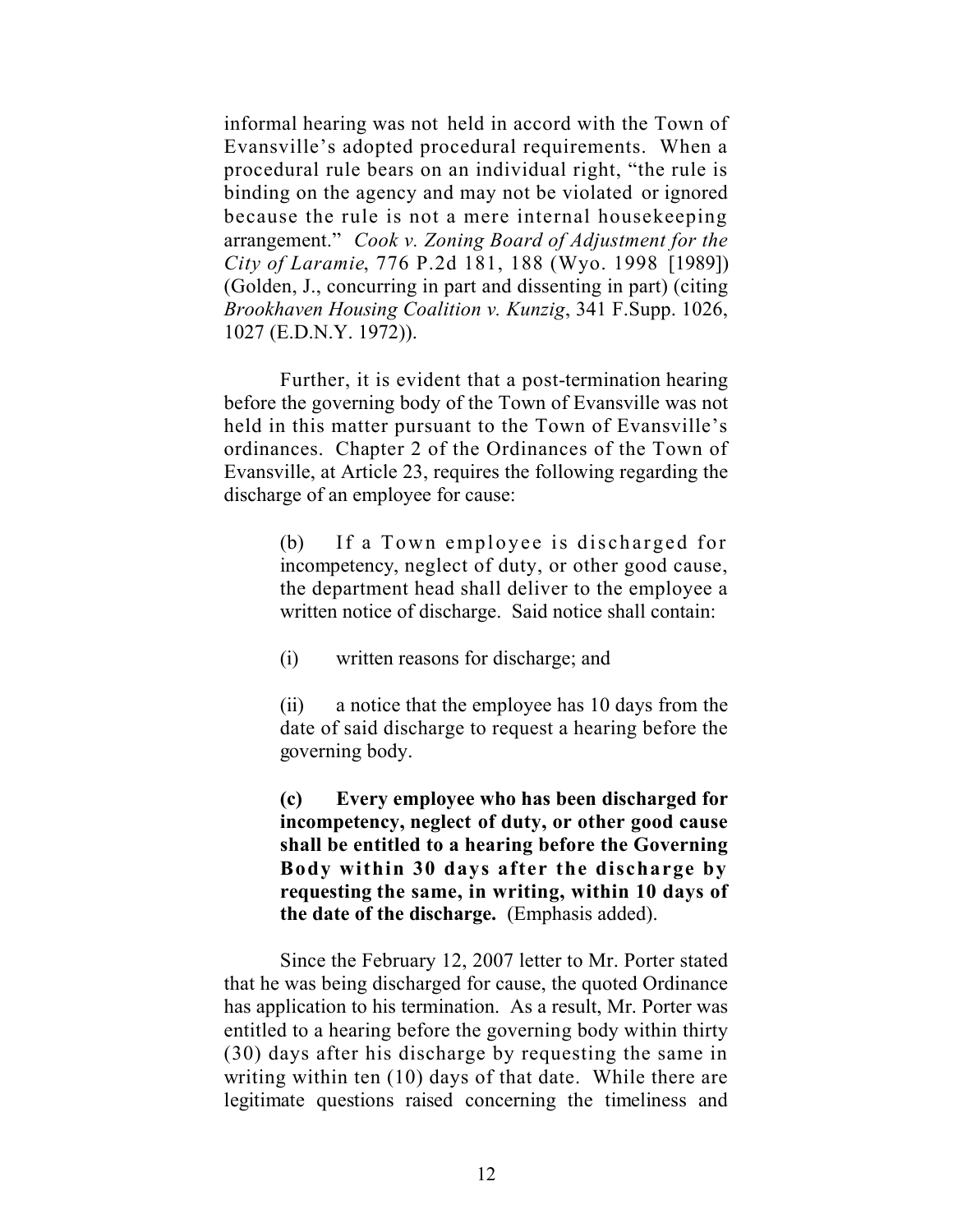sufficiency of service of the Notice of Appeal by Mr. Porter upon the Mayor and the attorney for the Town of Evansville and Town of Evansville Police Department, it cannot be concluded that such was defective so as to preclude the right to the requested hearing. The appeal process in an administrative review is not as rigidly construed as appeals from a court; as long as all necessary parties are notified of the appellant's desire for an appeal, service is effective. See *Kittles v. Rocky Mountain Recovery, Inc.*, 1 P.3d 1220, 1223 (Wyo. 2000); and *In re Discipline of Cook*, 2007 WY 178, ¶ 18, 170 P.3d 122, 126-27 (Wyo. 2007). Considering all the facts of record relative to Mr. Porter's request for appeal of the termination of his employment, including the consent of the attorney for the Town of Evansville for an extension of the ten (10) day deadline to request a hearing, this court would find that the requirements of Article 23 of Chapter 2 of the Ordinances of the Town of Evansville were sufficiently invoked to require the post-termination hearing. As a result, the inaction of the Town of Evansville Police Department in failing to provide the required hearing before the governing body must be reversed, with the matter remanded to afford the rights prescribed by the Town of Evansville's own ordinance.

### **Conclusion**

The necessary conclusion is that this matter must be reversed and remanded to the Town of Evansville Police Department and Town of Evansville to afford Mr. Porter the hearings required under the Town of Evansville's Employee Handbook and Chapter 2, Article 23, of the Ordinances of the Town of Evansville. As referenced in this Decision Letter, the law mandates strict compliance with the requirements of the Employee Handbook and Town Ordinances in the holding of the proceedings provided for therein.

The district court's "Order of Reversal for Agency Inaction" was filed that same day. The Department timely filed its notice of appeal.

[¶12] On November 16, 2009, the same day the Department e-filed its brief in this Court, the Department e-filed in this Court its motion asserting that the district court had erred in its decision below by relying on Chapter 2, Article 23 of the Ordinances of the Town of Evansville, which had been superseded in September 1996 by Ordinance 9-96,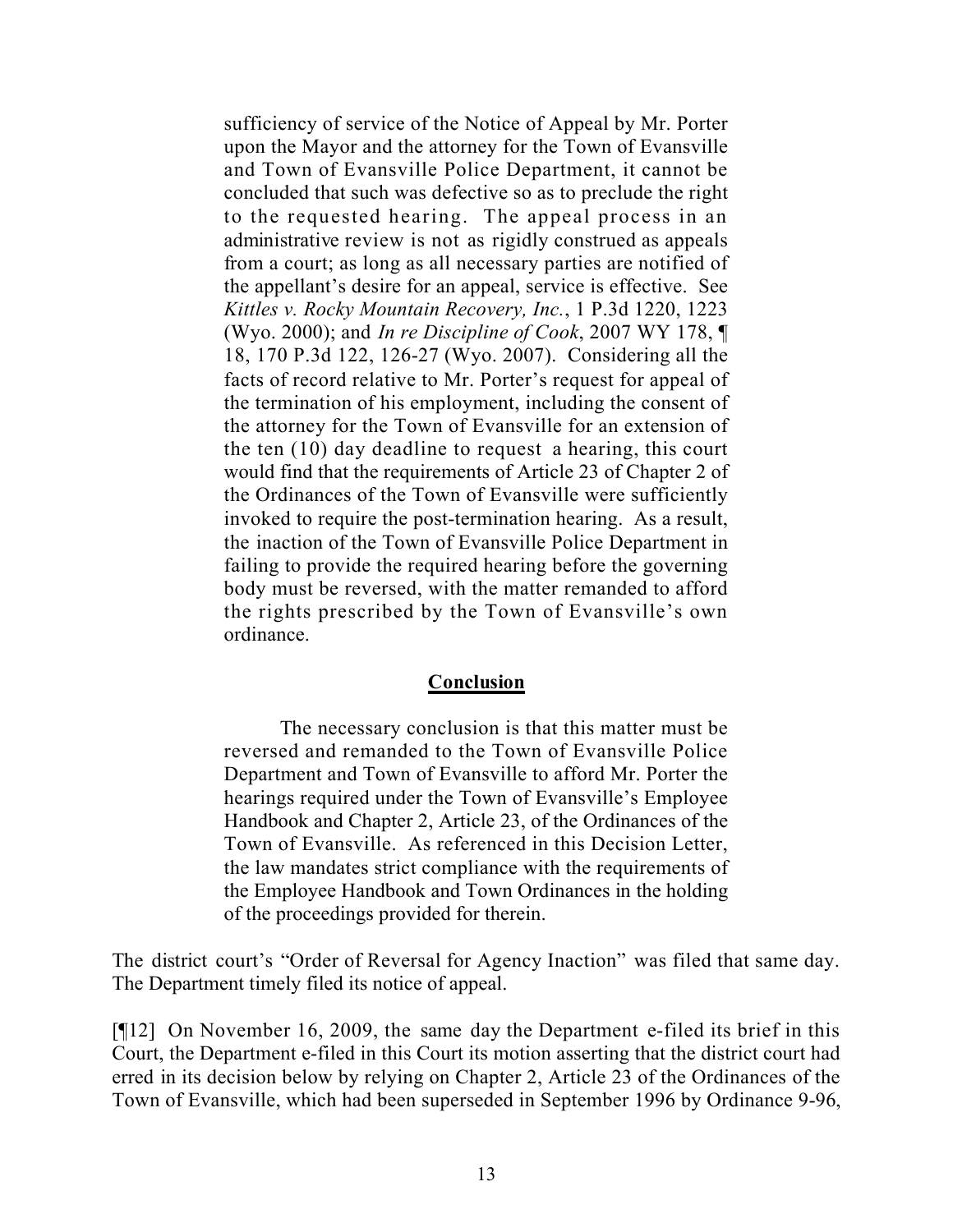and asked this Court to take judicial notice of the latter ordinance, stay the appeal or remand the matter to the district court for consideration of the Department's motion pursuant to W.R.C.P. 60(b) which it had recently filed in the district court. On December 8, 2009, this Court issued its order which denied without prejudice the Department's motion to take judicial notice of the applicable ordinance, denied the Department's motion for a remand for further proceedings, stayed briefing in the appeal until further notice, ordered the Department to keep this Court apprised of the status of its W.R.C.P. 60(b) motion in the district court, and ordered the Department to provide this Court with a copy of the district court's order determining that motion. In the district court, the parties filed pleadings concerning the motion and the district court held its hearing. On April 15, 2010, the district court issued its order denying the motion:

## **ORDER DENYING MOTION FOR RELIEF FROM ORDER**

THIS MATTER coming before the Court for hearing on April 8, 2010; and Petitioner Lonnie Porter being represented by his attorney, Keith R. Nachbar; and Respondent Town of Evansville Police Department being represented by its attorneys, Judith A. Studer and Phillip T. Willoughby; and the Court having before it for its consideration Respondent's Motion for Relief from Order filed November 16, 2009; and the Court having reviewed the Motion for Relief from Order, Petitioner's Opposition to Respondent's Motion for Relief from Order, and Respondent's Reply to Petitioner's Opposition to Motion for Relief from Order, having taken judicial notice of Ordinance No. 9-96 Ordinance Adopting Employee Handbook – Personnel Rules and Regulations, pp. 65 and 66 of the Town of Evansville Employee Handbook, and Chapter 2 Administration Article 23 – Employment Policies (Exhibits 1, 2, and 3 to the Affidavit of Jannelle Underwood), having considered the argument of counsel, and being advised in the premises, finds: (a) that the motion is brought pursuant to Rule 60(b) of the Wyoming Rules of Civil Procedure, and that no authority has been cited to support the granting of the requested relief in a judicial review/appeal; (b) that the motion was not determined within ninety (90) days after filing, and is deemed denied pursuant to Rule  $6(c)(2)$  of the Wyoming Rules of Civil Procedure and *Paxton Resources L.L.C. v. Brannaman*, 2004 WY 93, 95 P.3d 796 (Wyo. 2004); (c) even if the motion were to be considered under Rule 60(b) of the Wyoming Rules of Civil Procedure, no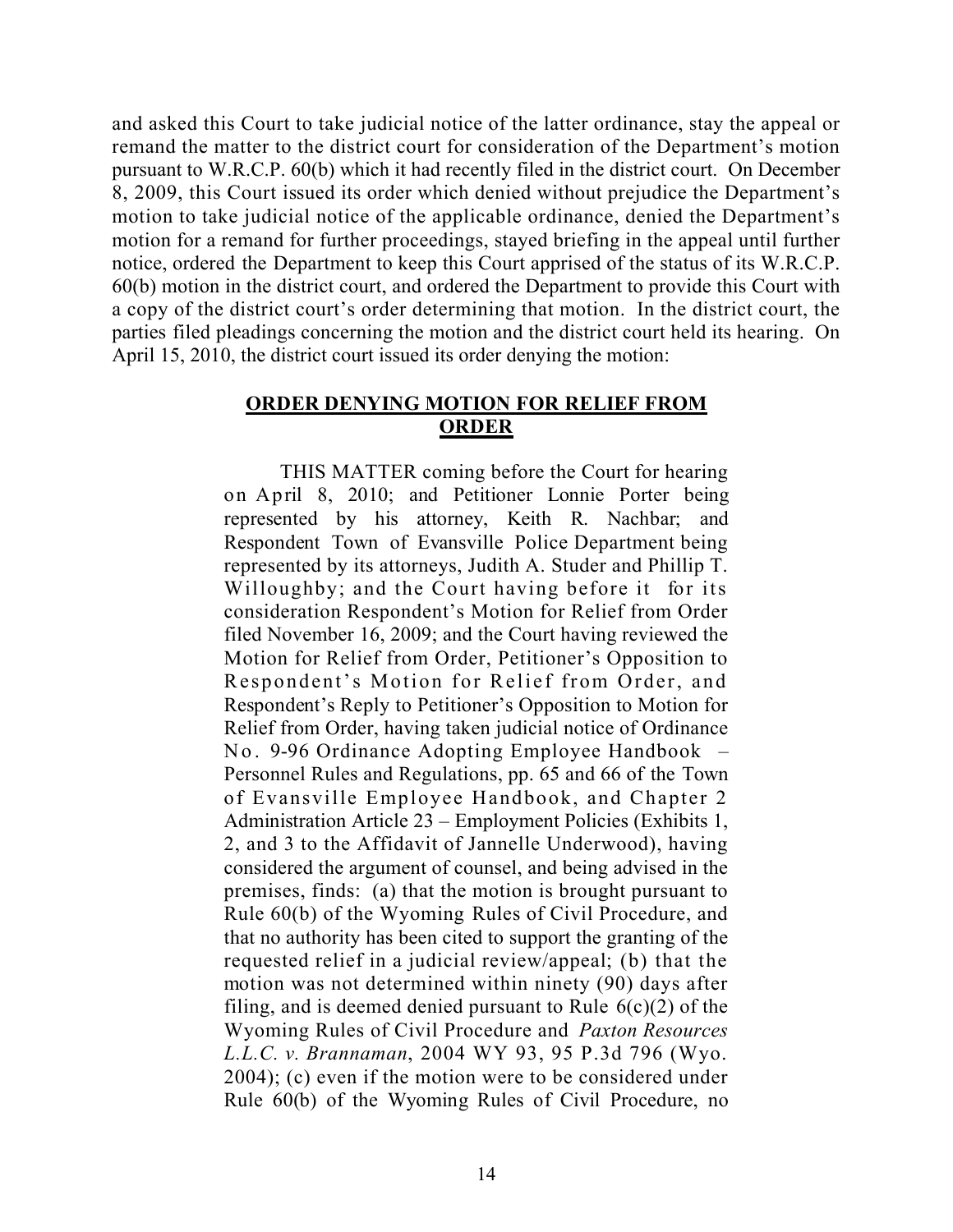sufficient showing has been made of a reason or ground to grant relief from the Decision Letter and Order of Reversal for Agency Inaction entered upon full review of this matter; (d) that even if the Court's reliance upon Ordinance 9-96 of the Town of Evansville was in error, the Court's ruling that agency inaction on the part of Respondent Town of Evansville Police Department and the Town of Evansville in refusing to properly hold an initial hearing and a posttermination hearing on the termination of the employment of Petitioner pursuant to the Town of Evansville's Employee Handbook would be the same; and (e) that accordingly, the Motion for Relief from Order should be denied.

[¶13] The Department timely filed its notice of appeal of that order. This Court then entered its order consolidating both cases for argument and decision.

## **STANDARD OF REVIEW**

[¶14] The Department is an "agency" as that term is defined by the Wyoming Administrative Procedure Act. Wyo. Stat. Ann. § 16-3-101(b)(i) (LexisNexis 2009) ("agency' means any  $\dots$  department  $\dots$  of  $\dots$  a  $\dots$  town  $\dots$  of the state"). Under Wyo. Stat. Ann. § 16-3-114(a) (LexisNexis 2009), "any person aggrieved or adversely affected in fact . . . by other agency action or inaction, or any person affected in fact by a rule adopted by an agency, is entitled to judicial review in the district court for the county in which the administrative action or inaction was taken." The provisions of W.R.A.P. 12 and 13 pertain to judicial review of administrative action. Judicial review "shall be limited to a determination of the matters specified in Wyo. Stat. 16-3-114(c)." W.R.A.P. 12.09. The matters specified in  $\S$  16-3-114(c) are:

> (c) To the extent necessary to make a decision and when presented, the reviewing court shall decide all relevant questions of law, interpret constitutional and statutory provisions, and determine the meaning or applicability of the terms of an agency action. In making the following determinations, the court shall review the whole record or those parts of it cited by a party and due account shall be taken of the rule of prejudicial error. The reviewing court shall:

(i) Compel agency action unlawfully withheld or unreasonably delayed; and

(ii) Hold unlawful and set aside agency action, findings and conclusions found to be: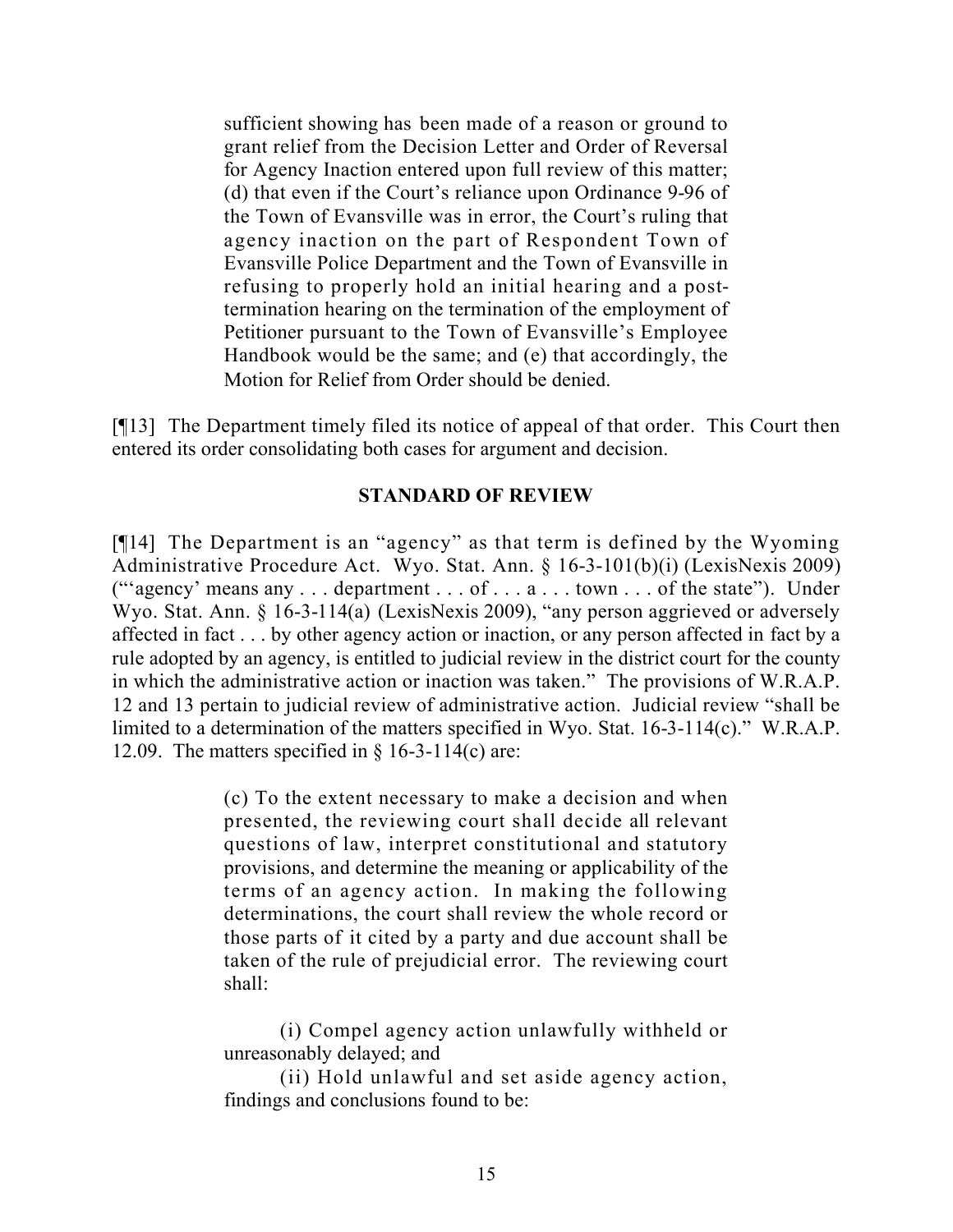(A) Arbitrary, capricious, an abuse of discretion or otherwise not in accordance with law;

(B) Contrary to constitutional right, power, privilege or immunity;

(C) In excess of statutory jurisdiction, authority or limitations or lacking statutory right;

(D) Without observance of procedure required by law; or

(E) Unsupported by substantial evidence in a case reviewed on the record of an agency hearing provided by statute.

Wyo. Stat. Ann. § 16-3-114(c) (LexisNexis 2009). Under Wyo. Stat. Ann. § 16-3-115 (LexisNexis 2009), an aggrieved party may obtain review of any final judgment of the district court under the Wyoming Administrative Procedure Act by appeal to this Court. We structure our review as though the appeal were directly from the agency, giving no special deference to the decision of the district court, and we apply the same standard of review used by the district court under § 16-3-114(c). *Escarcega v. State ex rel. Wyo. Dep't of Transp.*, 2007 WY 38, 16, 153 P.3d 264, 267 (Wyo. 2007). "We do not ... defer to an agency's conclusions of law. If the correct rule of law has not been correctly applied, the agency's errors are to be corrected." *Pine Bar Ranch, LLC v. Luther*, 2007 WY 35, ¶ 8, 152 P.3d 1062, 1065 (Wyo. 2007) (quoting *Wagstaff v. Sublette County Bd. of County Comm'rs*, 2002 WY 123, ¶ 7, 53 P.3d 79, 81 (Wyo. 2002)).

# **DISCUSSION**

[¶15] At the heart of the Department's argument in these consolidated appeals is its assertion that Porter's failure to submit his notice of appeal dated February 27, 2008, to the police chief, his appointing authority, as required by Section 3, Chapter XII, Ordinance 9-96, which was adopted September 9, 1996, and superseded Article 23 of Chapter 2 of the Town of Evansville Ordinances, deprived the Town's governing body of jurisdiction to consider Porter's post-termination appeal of the police chief's termination decision set forth in his letter dated February 12, 2008, and, in turn, deprived the district court of subject matter jurisdiction to consider Porter's petition for review filed September 11, 2008, and to enter its order reversing the Department's (police chief) termination decision and remanding to the Department (police chief) to afford Porter the procedural due process to which he is entitled under Section 2.C., Chapter XII, Ordinance 9-96.

[¶16] We reject the Department's argument. The pre-termination procedural due process requirements of Section 2.C., Chapter XII, Ordinance 9-96, are quite clear.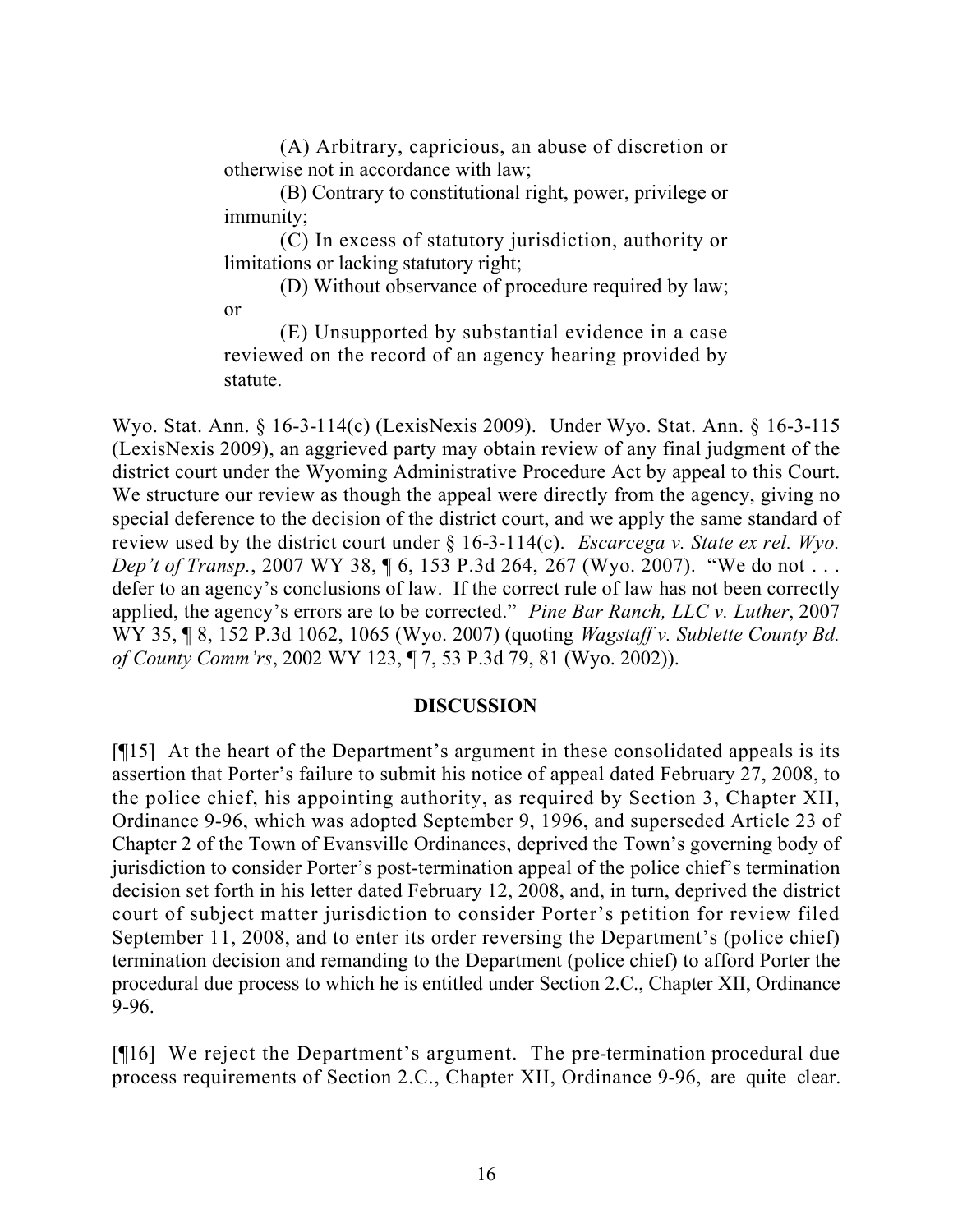There must be a written notice of termination delivered to the employee. That written notice must state:

- 1. the specific details of the infractions;
- 2. earlier disciplinary action taken for other, similar infractions, if appropriate;
- 3. reasons for the termination action;
- 4. the effective date of the termination;

5. notice of the employee's right to request an informal hearing before the appointing authority prior to the effective date of termination.

[¶17] When the employee receives this written notice of termination before the effective date of termination, the employee may then request an informal hearing before the appointing authority "for purposes of determining whether there is reasonable cause for termination." This informal hearing is commonly known as a pre-termination hearing. Importantly, "[a] tape recorded record of the informal hearing shall be maintained."

[¶18] The Department (police chief) failed to comply with any of these pre-termination procedural due process requirements. "Administrative rules and regulations have the force and effect of law, and agencies are, therefore, required to comply with their administrative rules. *MB v. Laramie County Department of Family Services in the Interest of LB*, 933 P.2d 1126, 1130 (Wyo. 1997); *Fullmer v. Wyoming Employment Security Commission*, 858 P.2d 1122, 1123-24 (Wyo. 1993)." *Goedert ex rel. Wolfe v. State ex rel. Wyoming Workers' Safety & Comp. Div.*, 991 P.2d 1225, 1227 (Wyo. 1999). We agree with that said in *Vitarelli v. Seaton*, 359 U.S. 535, 540, 79 S.Ct. 968, 973, 3 L.Ed.2d 1012 (1959), that in proceedings of this nature "scrupulous observance of departmental procedural safeguards is clearly of particular importance." The guiding principle of procedural due process is that the requisite pre-termination hearing be granted "at a meaningful time and in a meaningful manner." *Armstrong v. Manzo*, 380 U.S. 545, 552, 85 S.Ct. 1187, 1191, 14 L.Ed.2d 62 (1965). Here, even the Department's (police chief) oral calling of Porter into his office on February 7, 2008, was abrupt and uninformative. The purpose of the requirements of written notice of the specific charges and having the subject employee request a pre-termination hearing is to allow that employee to marshal his case against the terminating actor. Absent suitable written notice, as required by the departmental procedural safeguards in place here, the opportunity for Porter to marshal his case and be meaningfully heard before termination was a charade. Although the briefs tell us that at the February 7 meeting called by the police chief, several allegations against Porter were identified, it is clear that the police chief's February 12 termination letter expanded considerably the breadth of reasons for taking termination action. Had the Department (police chief) delivered that letter to Porter at the outset so that Porter could marshal his response to the contents of that letter and then request the pre-termination hearing to which he was entitled, perhaps this case would be in a different posture. But that was not to be.